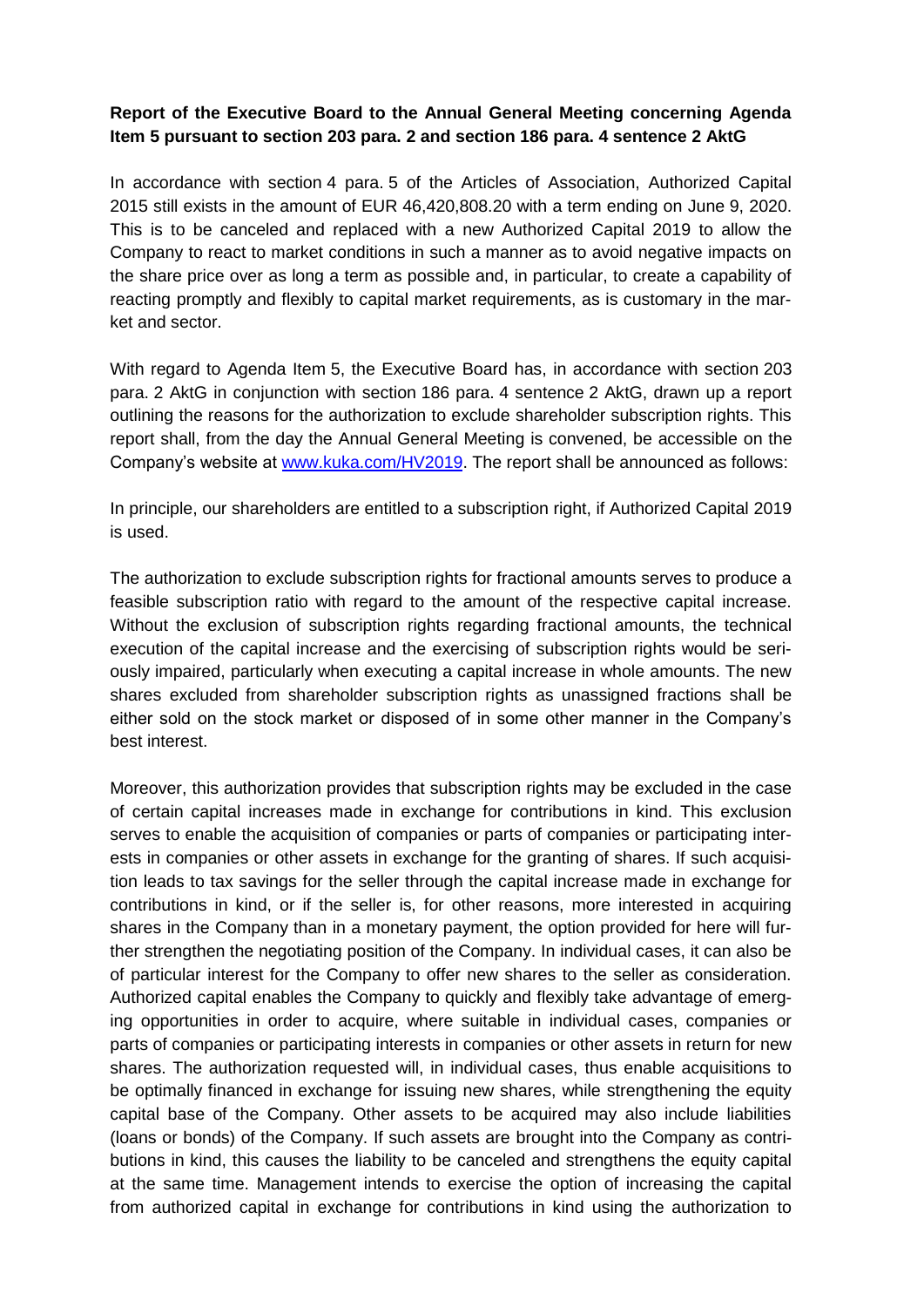exclude subscription rights only if the value of the new shares and the value of the consideration for the company, parts of the company, participating interests in the company, or other assets to be acquired are in appropriate relation to each other. In principle, the issue price of the new shares to be offered shall, in this respect, be based on the stock market price. This prevents any economic disadvantage for shareholders excluded from subscription rights. In view of all these circumstances, the authorization to exclude subscription rights to the extent outlined is necessary, suitable, appropriate and in the interest of the Company. If Management exercises the authorization granted to it, the Executive Board shall report at the Annual General Meeting following any acquisition made in exchange for issuing new shares in the Company.

By granting authorization to exclude subscription rights in cases where new shares are sold at a price not substantially lower than the current stock market price, it will be possible to simplify the exclusion of subscription rights in accordance with section 203 para. 1 and para. 2 AktG in conjunction with section 186 para. 3 sentence 4 AktG. The authorization to exclude subscription rights shall be limited to a maximum amount of 10% of the share capital existing at the time this authorization comes into effect or, if this value is lower, at the time Authorized Capital 2019 is used. Shares sold as a result of, and during the term of, the authorization granted at the Annual General Meeting of May 29, 2019 in accordance with section 71 para. 1 no. 8 sentence 5 AktG in conjunction with section 186 para. 3 sentence 4 AktG shall count towards the aforementioned 10% threshold. Furthermore, this 10% threshold shall also include shares issued for the purpose of servicing warrant or convertible bonds, participation rights or participating bonds or a combination of these instruments, provided that these instruments were issued as a result of, and during the term of, the authorization granted at the Annual General Meeting of May 29, 2019 in accordance with the appropriate application of section 186 para. 3 sentence 4 AktG.

Moreover, this authorization shall also be subject to the condition that the issue price of the new shares must not be substantially lower than the stock market price of the Company shares already quoted on the stock market. This is in the Company's interests and serves to achieve the best possible selling price when issuing the shares. The legally stipulated option in section 186 para. 3 sentence 4 AktG to exclude subscription rights enables Management to quickly, flexibly and cost-effectively exploit opportunities arising as a result of prevailing stock market conditions. This would optimally strengthen the Company's capital resources in the interest of the Company and all shareholders. By avoiding the time-consuming and cost-intensive handling of subscription rights, the Company will be able to meet its equity requirements quickly when market opportunities arise at short notice. Furthermore, this will also make it possible to acquire new shareholder groups in Germany and abroad. Section 186 para. 2 AktG allows publication of the subscription price up to the third-last day of the subscription period. However, in light of the frequent volatility on the stock markets, a market risk spanning several days still exists and may lead to safety margins being deducted when the subscription price is fixed. Moreover, granting a subscription right would jeopardize successful placement with third parties owing to the uncertainty as to whether the subscription right will be exercised, and also owing to the additional expense involved. Finally, if subscription rights were granted, the Company would not be able to react quickly to favorable or unfavorable market conditions owing to the two-week subscription period. Instead, the Company would be exposed to falling share prices during the subscription period, which might lead to the Company acquir